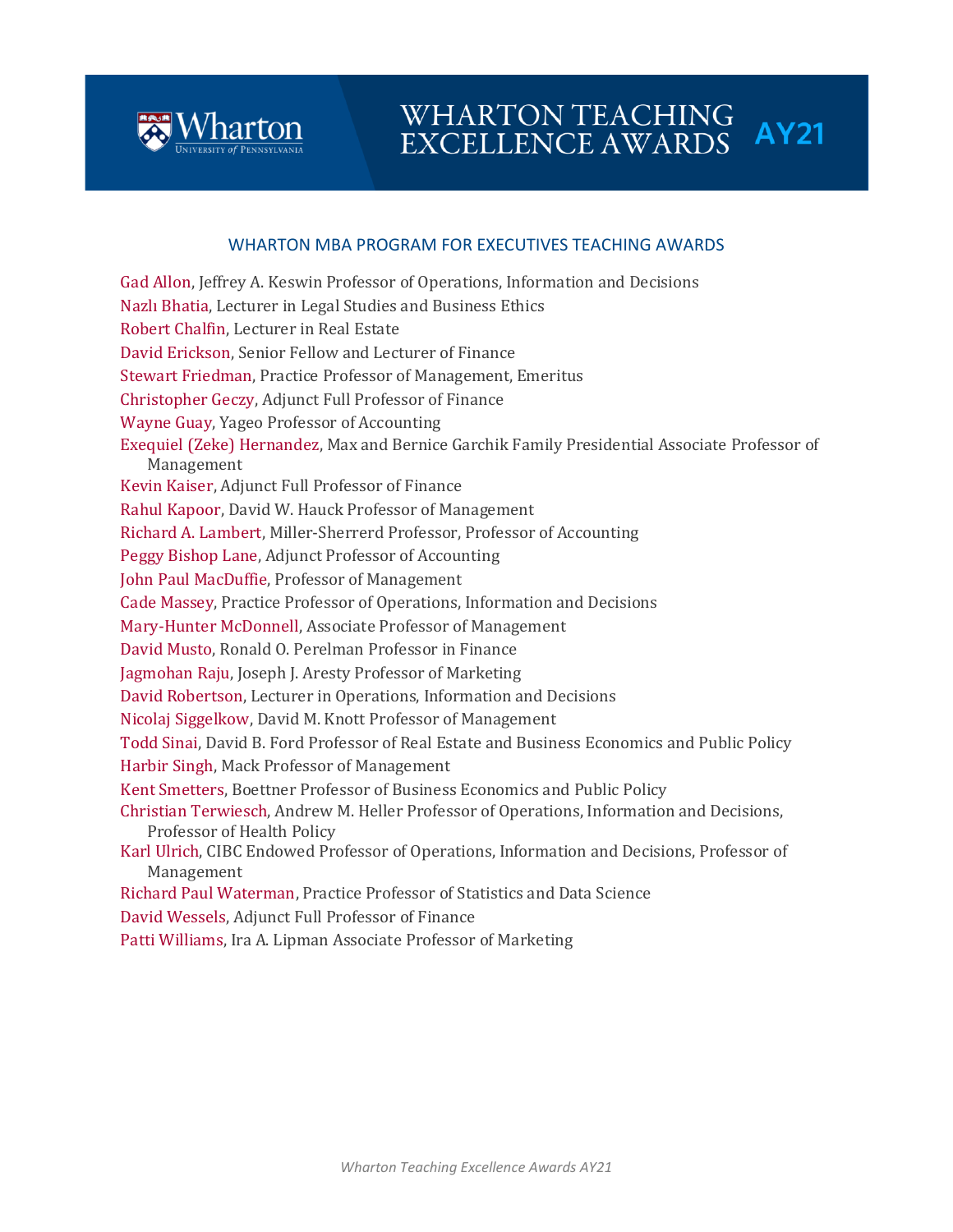

# WHARTON TEACHING<br>EXCELLENCE AWARDS AY21

### WHARTON MBA TEACHING AWARDS

Regina Abrami, Senior Fellow and Lecturer in Management Gad Allon, Jeffrey A. Keswin Professor of Operations, Information and Decisions Abby E. Alpert, Assistant Professor of Health Care Management Rachel Arnett, Assistant Professor of Management Sigal Barsade, Joseph Frank Bernstein Professor of Management Jonah Berger, Associate Professor of Marketing Matthew Bidwell, Associate Professor of Management Jennifer Blouin, Richard B. Worley Professor of Financial Management, Professor of Accounting Robert J Borghese, Adjunct Professor of Legal Studies & Business Ethics Eric T Bradlow, The K.P. Chao Professor, Professor of Marketing Brian Bushee, The Geoffrey T. Boisi Professor of Accounting Gérard Cachon, Fred R. Sullivan Professor of Operations, Information and Decisions, Professor of Marketing Robert Chalfin, Lecturer in Real Estate Gus Cooney, Lecturer in Operations, Information and Decisions Stephanie Creary, Assistant Professor of Management Ryan Dew, Assistant Professor of Marketing Stephan Dieckmann, Adjunct Full Professor of Finance Peter Fader, Frances and Pei-Yuan Chia Professor of Marketing Clayton Featherstone, Lecturer in Business Economics and Public Policy Adam Grant, The Saul P. Steinberg Professor of Management, Professor of Psychology Wayne Guay, Yageo Professor of Accounting Joseph Gyourko, Martin Bucksbaum Professor of Real Estate, Professor of Finance, Professor of Business Economics & Public Policy Jessie Handbury, Assistant Professor of Real Estate Exequiel (Zeke) Hernandez, Max and Bernice Garchik Family Presidential Associate Professor of Management Richard J. Herring, Jacob Safra Professor of International Banking, Professor of Finance Stephen Hessler, Adjunct Full Professor of Finance David Hsu, Richard A. Sapp Professor of Management Sasha Indarte, Assistant Professor of Finance Raghuram Iyengar, Miers-Busch, W'1885 Professor of Marketing Judd B. Kessler, Associate Professor of Business Economics and Public Policy Benjamin Keys, Rowan Family Foundation Professor of Real Estate, Professor of Finance J. Daniel Kim, Assistant Professor of Management Sarah E. Light, Associate Professor of Legal Studies & Business Ethics Cade Massey, Practice Professor of Operations, Information and Decisions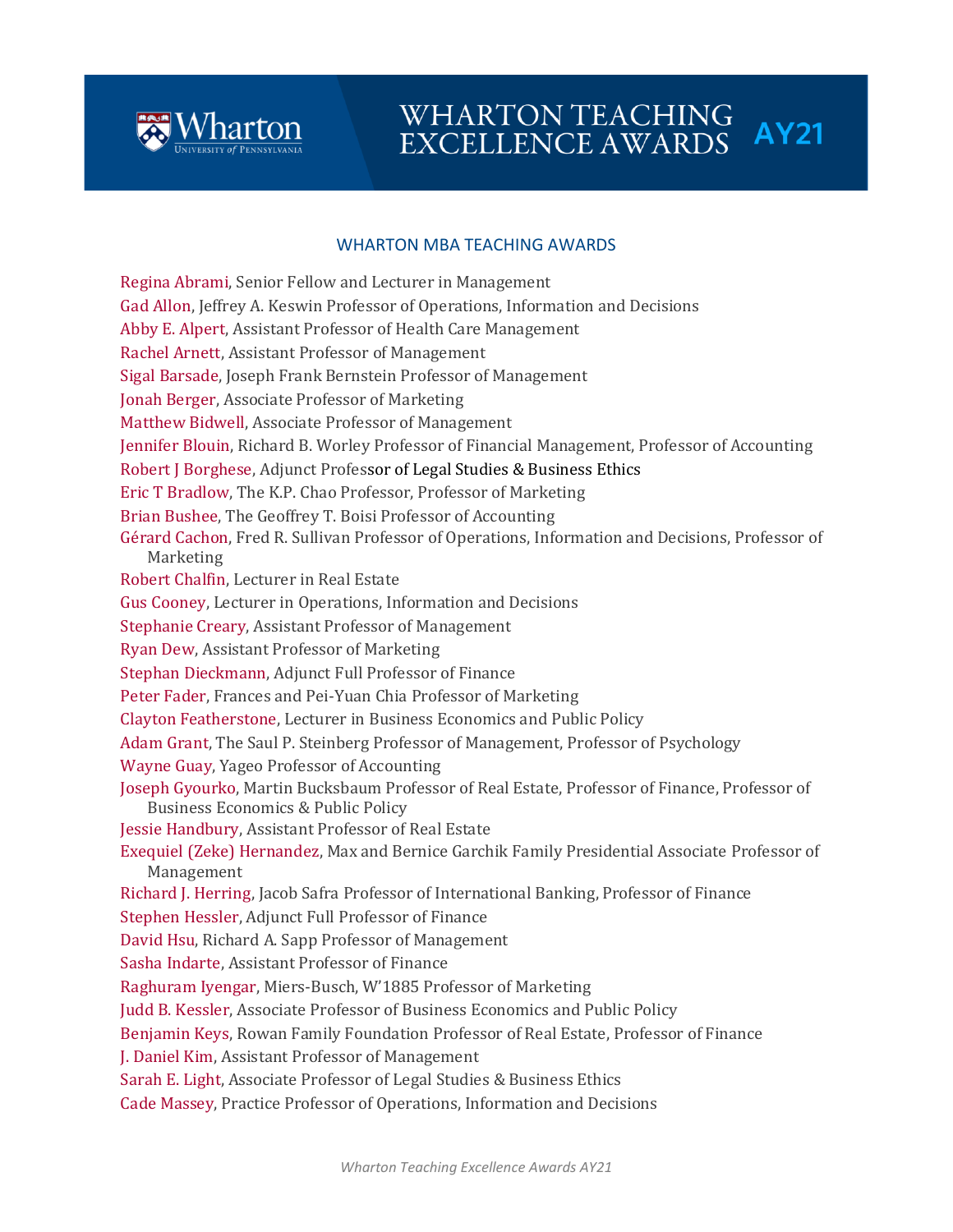- Eric Max, Senior Lecturer in Legal Studies and Business Ethics
- Katherine L. Milkman, James G. Dinan Endowed Professor of Operations, Information and Decisions Asuka Nakahara, Practice Professor of Real Estate
- Paul Nary, Assistant Professor of Management
- Ingrid Nembhard, Fishman Family President's Distinguished Associate Professor of Health Care Management
- Samir Nurmohamed, Assistant Professor of Management

Eric W. Orts, Guardsmark Professor of Legal Studies & Business Ethics, Professor of Management

- N. Bugra Ozel, Visiting Associate Professor of Accounting
- Emil Pitkin, Lecturer and Research Scholar in Statistics and Data Science
- Doug Present, Lecturer in Health Care Management
- Nancy Rothbard, David Pottruck Professor of Management
- Edward Sassower, Adjunct Full Professor of Law
- Ari Shalam, Lecturer in Real Estate
- G. Richard Shell, Thomas Gerrity Professor of Legal Studies & Business Ethics, Professor of Management
- Nicolaj Siggelkow, David M. Knott Professor of Management
- Joseph Simmons, Professor of Operations, Information, and Decisions
- Christina Parajon Skinner, Assistant Professor of Legal Studies & Business Ethics
- Jeffrey Solomon, Lecturer in Health Care Management
- Luke Taylor, Associate Professor of Finance
- Christian Terwiesch, Andrew M. Heller Professor of Operations, Information and Decisions, Professor of Health Policy
- Gerry Tsoukalas, Senior Fellow in Operations, Information and Decisions
- Arthur van Benthem, Associate Professor of Business Economics and Public Policy

Senthil Veeraraghavan, Panasonic Professor of Manufacturing and Logistics, Professor of

- Operations, Information and Decisions
- Natalya D Vinokurova, Assistant Professor of Management
- Richard Paul Waterman, Practice Professor of Statistics and Data Science

Kevin Werbach, Liem Sioe Liong/First Pacific Company Professor of Legal Studies & Business Ethics

- David Wessels, Adjunct Full Professor of Finance
- John Whitman, Lecturer in Health Care Management
- Patti Williams, Ira A. Lipman Associate Professor of Marketing
- Maisy Wong, James T. Riady Associate Professor of Real Estate
- Tyler Wry, Associate Professor of Management
- Pinar Yildirim, Assistant Professor of Marketing
- Bilge Yilmaz, Wharton Private Equity Professor of Finance
- Yao Zeng, Assistant Professor of Finance
- Linda Zhao, Professor of Statistics and Data Science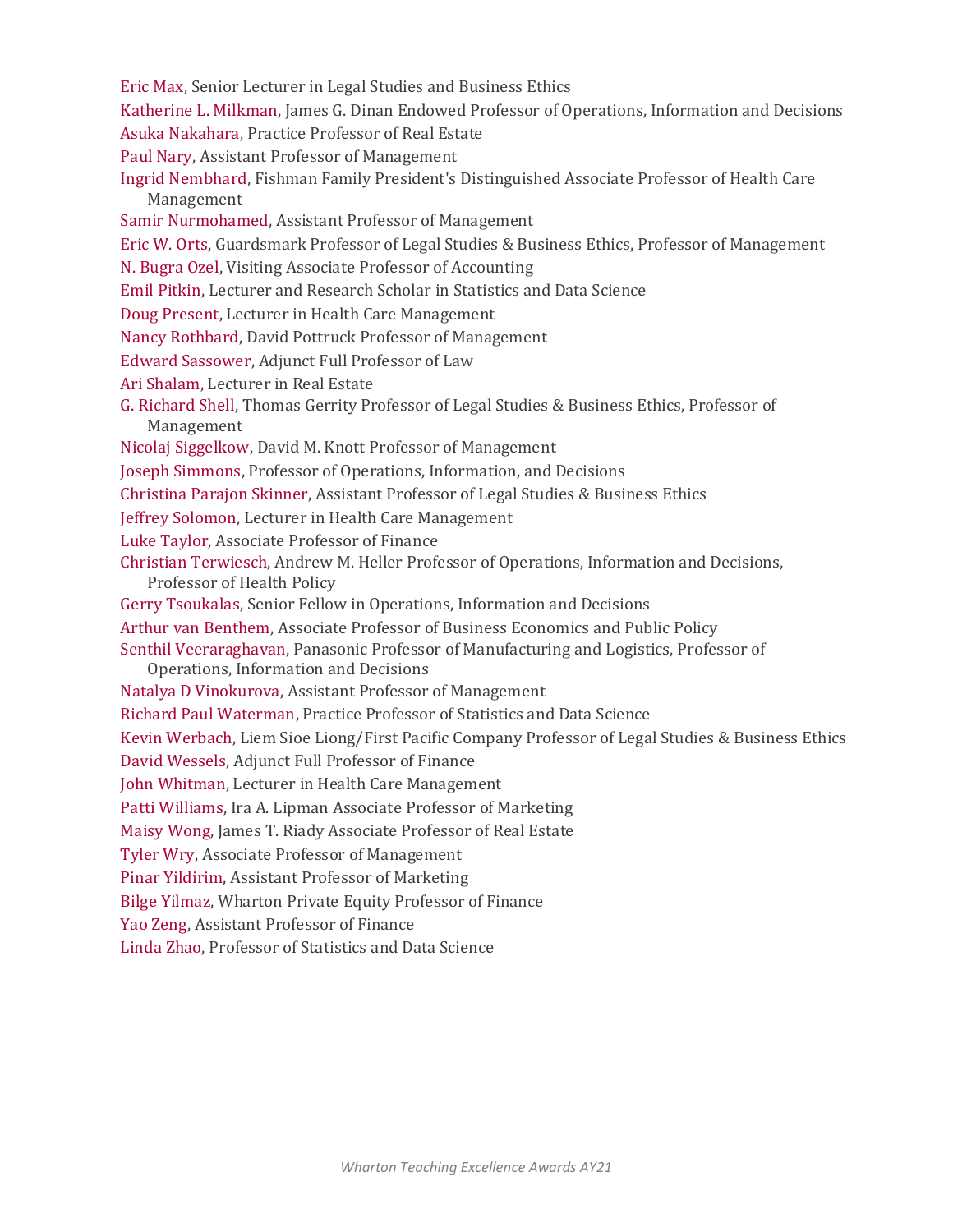

# WHARTON TEACHING<br>EXCELLENCE AWARDS AY21

#### WHARTON UNDERGRADUATE PROGRAM TEACHING AWARDS

Gad Allon, Jeffrey A. Keswin Professor of Operations, Information and Decisions Abby E. Alpert, Assistant Professor of Health Care Management José Anderson, Adjunct Professor of Legal Studies and Business Ethics Rachel Arnett, Assistant Professor of Management Martin A. Asher, Adjunct Full Professor in Finance Eduardo Azevedo, Professor of Business Economics and Public Policy Iwan Barankay, Associate Professor of Management, Associate Professor of Business Economics and Public Policy Hamsa Bastani, Assistant Professor of Operations, Information and Decisions Ron Berman, Assistant Professor of Marketing Nazlı Bhatia, Lecturer in Legal Studies and Business Ethics Matthew Bloomfield, Assistant Professor of Accounting Steven Blum, Lecturer in Legal Studies and Business Ethics Erica Boothby, Lecturer in Operations, Information and Decisions Vincent Buccola, Associate Professor of Legal Studies & Business Ethics Sophie Calder-Wang, Assistant Professor in Wharton Real Estate, Assistant Professor of Business Economics & Public Policy, Assistant Professor of Finance Taylor Caputo, Lecturer in Operations, Information and Decisions Natalie Carlson, Assistant Professor of Management Andrew Carton, Associate Professor of Management Stephanie Creary, Assistant Professor of Management Carolyn Deller, Assistant Professor of Accounting Ryan Dew, Assistant Professor of Marketing Stephan Dieckmann, Adjunct Full Professor of Finance Robert DiGisi, Lecturer in Legal Studies & Business Ethics David Erickson, Senior Fellow and Lecturer of Finance Brian D. Feinstein, Assistant Professor of Legal Studies & Business Ethics Leeza Garber, Lecturer in Legal Studies and Business Ethics David Grande, Associate Professor of Health Care Management, Associate Professor of Medicine, Perelman School of Medicine Adam Grant, The Saul P. Steinberg Professor of Management, Professor of Psychology Shuva Gupta, Senior Lecturer in Statistics and Data Science Martine Haas, The Lauder Chair Professor of Management Kam Hamidieh, Senior Lecturer in Statistics and Data Science Witold Henisz, Deloitte & Touche Professor of Management in Honor of Russell E. Palmer Robert Hughes, Assistant Professor of Legal Studies & Business Ethics Raghuram Iyengar, Miers-Busch, W'1885 Professor of Marketing